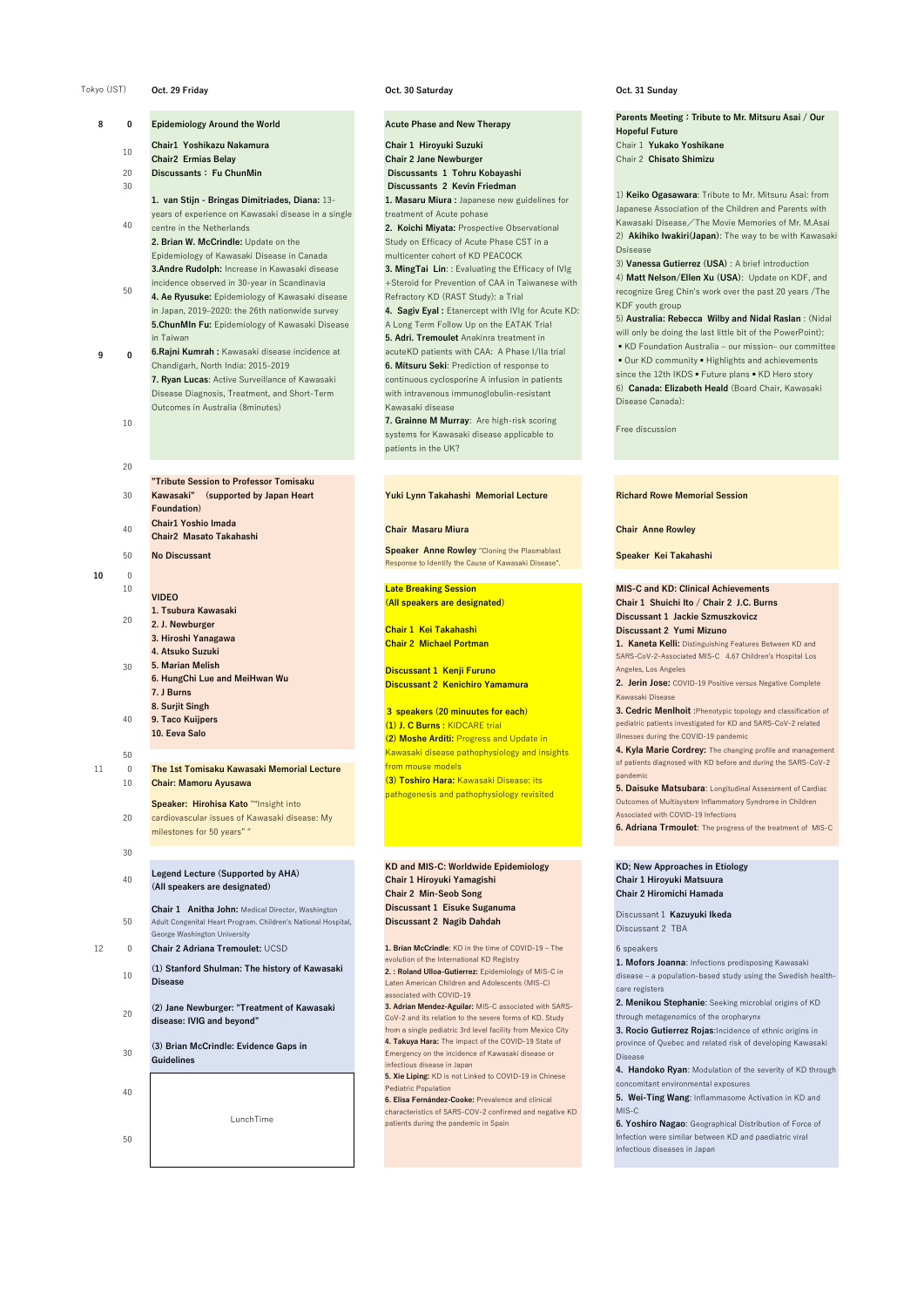**Sponsored Seminar 3 (NIHON PHARMACEUTICAL CO.LTD)** 40 **Chair: Tomoyo Matsubara Chair: Tohru Kobayashi Speaker: Akihiko Saitoh** Infections and Kawasaki Disease: Related or Unrelated?

 **Sponsored Seminar 4 (Japan Blood Products Organization) Speaker 1: Shigeto Fuse** Glycerin enema as a pretreatment in the patient with Kawasaki disease.

**Speaker 2: Kenji Furuno** Treatment of Kawasaki disease in the COVID-19 epidemic. - Do we need to be aware of the difference between 5% and 10% solutions?

**20 Discussant Jun Abe** : Natioal Center of Child Health and Development

### **Cardiovascular Complications**

| 0  | <b>Sponsored Seminar 1 (Mitsubishi Tanabe</b>                                                                                                                                          |
|----|----------------------------------------------------------------------------------------------------------------------------------------------------------------------------------------|
|    | <b>Pharma Corporation)</b>                                                                                                                                                             |
| 10 | <b>Chair: Shuji Takei</b>                                                                                                                                                              |
| 20 | <b>Speaker: Masaaki Mori</b>                                                                                                                                                           |
| 30 | Positioning and usefulness of infliximab at the<br>acute phase of Kawasaki disease                                                                                                     |
| 40 |                                                                                                                                                                                        |
| 50 | <b>Special Lecture</b>                                                                                                                                                                 |
| 0  | <b>Chair: Yoshikazu Nakamura</b><br><b>Speaker: Yoshihhide Shibata:</b> Application of data<br>analysis and numerical modeling technics in<br>engineering to the medical data analysis |
| 10 |                                                                                                                                                                                        |
| 20 |                                                                                                                                                                                        |
|    | Diagnosis / Clinical Examinations                                                                                                                                                      |
| 30 |                                                                                                                                                                                        |
| 40 | <b>Chair 1 Tohru Kobayashi</b><br><b>Chair 2 MingTai Lin</b><br>Discussants 1 Yuichi Nomura<br><b>Discussants 2 TBA</b>                                                                |
| 50 |                                                                                                                                                                                        |
|    | <b>6 speakers</b>                                                                                                                                                                      |
|    | (designated) Ayusawa Mamoru<br>1                                                                                                                                                       |
| 0  | he 6th Revision of Japanese Diagnostic Criteria                                                                                                                                        |
|    | 2 (designated) Ming Tai Lin                                                                                                                                                            |
|    | Techniques and Pitfalls in Coronary Echo-                                                                                                                                              |
|    | cardiography in KD patient                                                                                                                                                             |
| 10 | 3 Yukako Yoshikane                                                                                                                                                                     |
|    | Biomarkers of Tenascin C and Pentraxin 3 Predict                                                                                                                                       |
|    | the Treatment-Registant Kawasaki Disease                                                                                                                                               |
|    | <b>4 Micheal Portman</b>                                                                                                                                                               |
| 20 | Artifical Interlligence Derived Proteoomic Panel to                                                                                                                                    |
|    | Diagnose Kawasaki Disease                                                                                                                                                              |

**Chair 1 Kenji Suda Chair 2 John Gordon Discussant 1 Kentaro Aso Discussant 2 Fujito Numano**

40

13

14

15

50

# 16 0 **Pathogenesis and Gentics**

**JSKD-APSC joint session ' Prospect of Asian Guidelines for CV complications of Kawasaki Disease' Chair 1 Yoshihide Mitani Chair 2 MeiHwan-Wu Discussants 1 Hiroyoshi Yokoi** Department of Health Science, International University of Health and Welfare, Fukuoka **Discussants 2 Lucy Youngmin Eun** Division of Pediatric Cardiology, Department of Pediatrics, Yonsei University College of Medicine, 5 speakers:**(All speakers are designated) 1 Ryuji Fukazawa** (15min) Department of Pediatrics, Nippon Medical School, Tokyo, Japan **2 Ming-Tai LIN** (15min) Department of Pediatrics, National Taiwan University Hospital and Medical College, National Taiwan University, Taipei, Taiwan. **3 Yoshihide Mitani** (15min) Department of Pediatrics, Mie University Graduate School of Medicine, Tsu, Mie, Japan **4 Sidney Lo** (15min) Department of Cardiology, Liverpool Hospital and South Western Sydney Clinical School,

**Animal model / immunology/Novel experiment (Basic research)**

1. Etsuko Tsuda : Characteristics of coronary flow velocity reserve on transthoracic Doppler echocardiography in patients with a history of KD

### 10 **Chair 1 Yoshihiro Onouchi Chair 2 Surjit Singh**

**Chair 1 Roland Cimaz Chair 2 Masaaki Mori**

**Discussant 1 Toshiaki Oharaseki Discussant 2 Masaki Shimizu**

50

20

30 Involvement and Management of <br/>br/>Kawasaki Disease

**5. Nicholas Dreger** Impact of Coronary Artery Zscore Models on the Classification of Coronary

**6 Larios Guillermo** Coronary arteries Z-Scores in Kawasaki disease. Are the different nomograms comparable?

> **6. Akio Matsuda:** Screening for novel drug candidates for treatment of IVIG-resistant Kawasaki disease

30 development of genetic study of KD **2. Xue Fan**

The University of New South Wales, Sydney, NSW, Australia **5 Dr Khung Keong (KK) Yeo** (15min)

Department of Cardiology, National Heart Center Singapore, Singapore

40 Induced by Serum from KD: A preliminary study **3. Heather Jackson** KD Patient Stratification and Pathway Analysis Based

17 0 KD and pediatric infectious diseases during the coronavirus disease 2019 pandemic

> 10 Nail-fold capillaroscopy changes in a single center cohort of patients with KD from North-West India

**2. Jennifer JI Lee** The Hospital for Sick Children: The Longterm Cardiac and Non-Cardiac Prognosis of KD - A Systematic Review

**3. Taichi Kato** Nagoya University Graduate School of Medicine: Analysis of the long-term clinical course and the factors asspciated with coronary arterial aneurysm regression in Kawasaki disease patients

**Long term management and Transition Chair 1 Etsuko Tsuda Chair 2 Ryuji Fukazawa Discussant 1 Masahiro Kamada Discussant 2 Motofumi Iemura** 1. **Tsuchihashi Tomoya** : Intimal thickening and disruption of the media occur in the arterial walls of CA not associated with CAL in patients with KD 2. **Krsten Dummer**: The Use of Direct Oral

**4. Jane C. Burns** University of California San Diego Coronary artery remodeling after Kawasaki disease

### **5. Manphool Singhal**

Comparison of Coronary Artery Dimensions on CT Coronary Angiography with 2D Echocardiography in Children with Kawasaki

Disease: A Study from Chandigarh, North India **6. Hiroyuki Ohashi** : Potential Substrates for Acute Coronary Syndrome in Adults Long after Kawasaki Disease with Severe Coronary Artery Involvement: In Vivo Unprecedented Optical Coherence Tomography Based Phenotyping of Coronary Sequelae

# **1. Keynote: Yoshihiro Onouchi;** Newer

Expression profile analysis of Differentially Expressed Genes in Human Coronary Artery Endothelial Cells

on Host Transcriptomic and Proteomic Profiles

**4. Sadeep Shrestha** Whole-Genome Sequencing Analysis of IVIG response among KD patients

## **5. Ryusuke Ae**

# **6. Vishnuvardhan Reddy Konda**

# 7 speakers

**1. Teramoto Yoshiki:** Gut microbiota as a susceptibility factor for Kawasaki disease

**2. Marek Iannucci Stefanie :** Autophagymitophagy induction attenuates cardiovascular inflammation in a murine model of KD vasculitis by modulating the NLRP3 inflammasome.

**3. Ben Croker** : Intravenous immunoglobulin is associated with the elimination of IL-1 $\beta$  expressing neutrophils in patients with KD and MIS-C (change ?) **4. Chisato Shimizu:** Endotherial cell response to atrovaatatin

**5. Rebecca Poritt:** Single-cell and spatial transcriptomics reveal NLRP3 inflammasome-mediated immune-stromal interactions during vasculitis and cardiovascular inflammation

Lunch Time Lunch Time

Anticoagulants in Patients with Giant Coronary Atery Aneurysms related to KD

3. **Eisuke Suganuma**: The effect of ARB/ACEi for regression of coronary aneurysm in KD patients: a subgroup analysis of the KIDCAR study (EARNEST) 4. **Kathrine Hansen**: Physicians' self-reported exercise testing and physical activity recommendations in Kawasaki patients

5. **Kato Masataka**: 'Clinical Significance of Perivascular Adipose Tissue Heterogeneity in KD with CAL 6. **Kanae Tsuno** : Evaluation of the coronary circulation

by 13N-ammonia PET in the coronary artery lesion after KD